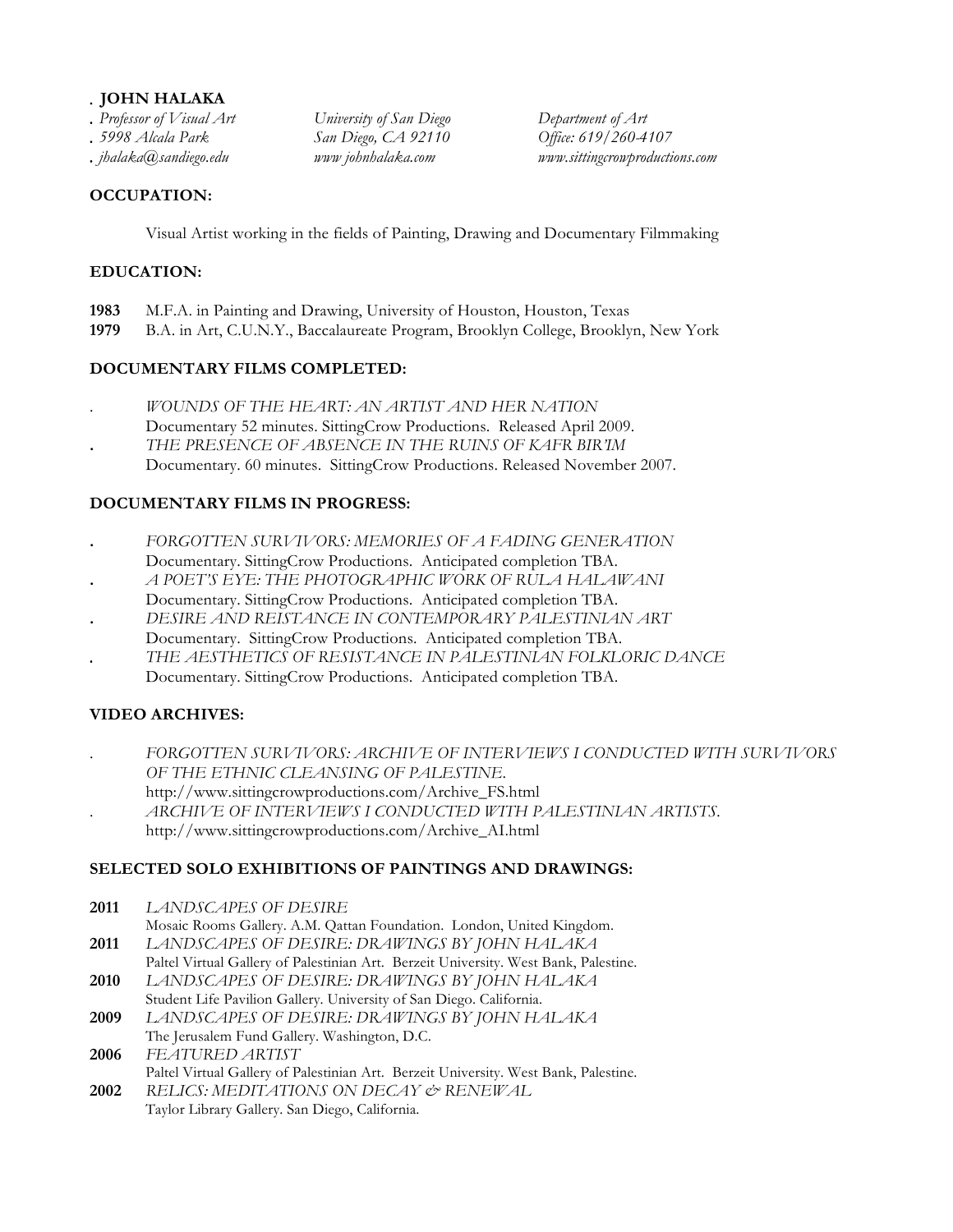## **SELECTED SOLO EXHIBITIONS OF PAINTINGS AND DRAWINGS (continued):**

| <b>2000</b> | WHISPERS & ECHOES: RECENT PAINTINGS BY JOHN HALAKA                                       |
|-------------|------------------------------------------------------------------------------------------|
|             | Founders Gallery, University of San Diego, California.                                   |
| 1997        | WITNESS: DRAWINGS AND PAINTINGS BY JOHN HALAKA                                           |
|             | Spruce Street Forum, San Diego, California                                               |
| 1995        | Designed stage sets for Bertold Brecht's DRUMS IN THE NIGHT.                             |
|             | University of San Diego.                                                                 |
| 1993        | MEMORIES AND MEMORIALS: INSTALLATIONS BY JOHN HALAKA AND GADI GOFBARG                    |
|             | Founders Gallery, University of San Diego, California.                                   |
|             | FORGOTTEN SURVIVORS: PAINTINGS AND DRAWINGS BY JOHN HALAKA                               |
|             | The Price Center, University of California, San Diego.                                   |
| 1992        | Designed the stage sets for the production of FAITH, HOPE AND CHARITY: A LITTLE DANCE OF |
|             | DEATH by Odon Von Horvath. University of San Diego.                                      |
| 1991        | JOHN HALAKA, PAINTINGS AND DRAWINGS"                                                     |
|             | Founders Gallery, University of San Diego, California.                                   |
| 1990        | JOHN HALAKA: SELECTED WORKS 1983-1988                                                    |
|             | The C.G. Jung Educational Center of Houston.                                             |
| 1989        | JOHN HALAKA: ENCAUSTIC PAINTINGS                                                         |
|             | Graham Gallery, Houston, Texas.                                                          |
| 1988        | JOHN HALAKA: DRAWINGS                                                                    |
|             | Graham Gallery, Houston, Texas.                                                          |
| 1986        | JOHN HALAKA: 'PRELUDE TO A PACIFIST REVOLUTION                                           |
|             | Graham Gallery, Houston, Texas.                                                          |
| 1985        | JOHN HALAKA: ENCAUSTIC PAINTINGS                                                         |
|             | Graham Gallery, Houston, Texas.                                                          |
|             |                                                                                          |

## **SELECTED GROUP EXHIBITIONS:**

| . BREACHING THE WALL.<br>2011 |  |
|-------------------------------|--|
|-------------------------------|--|

- Jerusalem Fund Gallery. Washington, D.C.
- **2010 .** *AN IDEA CALLED TOMORROW*
- California African American Museum. Los Angeles, CA
- **2009 .** *AN IDEA CALLED TOMORROW* California African American Museum. Los Angeles, CA **.** *WISHES / UMNIAT*
- 10th Street Theater Gallery. San Diego, CA
- . *DEPORTATION NATION*
- Centro Cultural De La Raza. San Diego, CA
- **.** *VISUAL ARTS FACUTLY EXHIBITION*
- University of San Diego. Institute of Peace & Justice Galleries.
- **2008 .** *ENACTING EMANCIPATION* A Space Gallery. Toronto, Canada.
- **.** *INVITATIONAL EXHIBITION*
- Al-Mahatta Gallery. Ramallah, Palestine. Co-directed and produced a large community based mural at the *Edward Said National Conservatory of Music*. Birzeit, Palestine.
- **.** *60 YEARS*
- ARC Gallery. Chicago, Illinois.
- **.** *EVERY WALL MUST FALL*
- Pomegranate Gallery. New York, New York.
- **2007 .** *INTERNAL EXILE* SOMARTS. San Francisco, California.
- **.** *RE-COVERY: 26 ARTISTS RE-IMAGINE 26 BOOKS*
- Art Around Books Gallery. San Diego, California.
- . *MADE IN PALESTINE*
	- Embassy of Venezuela. Washington D.C.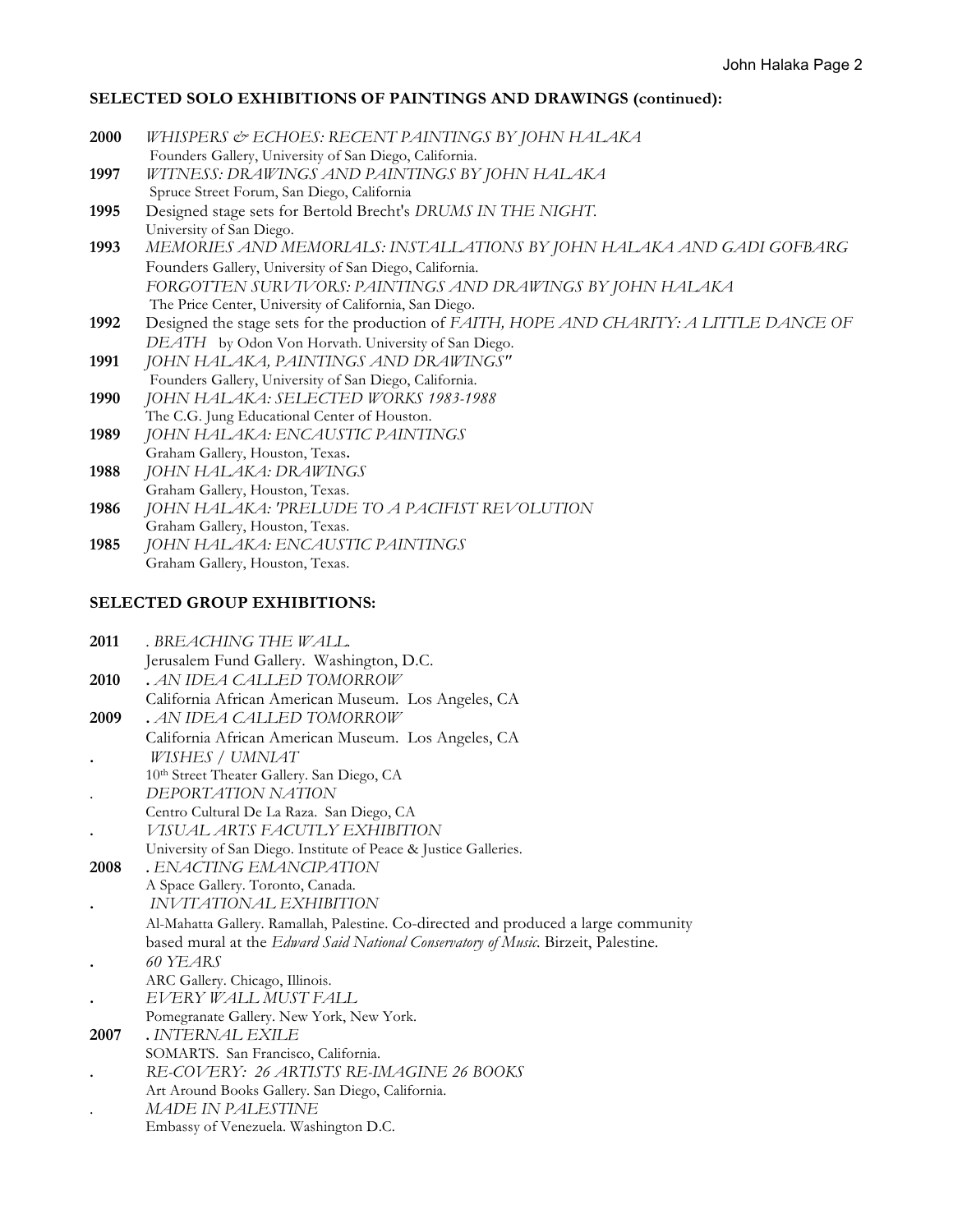# **SELECTED GROUP EXHIBITIONS (Continued):**

| 2007      | . PIECE PROCESS IV: AFTER LEBANON                                                                               |
|-----------|-----------------------------------------------------------------------------------------------------------------|
|           | Hartnett Gallery. University of Rochester. New York.                                                            |
|           | PIECE PROCESS IV                                                                                                |
|           | Walters Cultural Arts Center. Hillsboro, Oregon.                                                                |
|           | PIECE PROCESS IV                                                                                                |
|           | Portland Art Center. Portland, Oregon.                                                                          |
| 2006      | .DISPLACED                                                                                                      |
|           | Al-Hoash Gallery Of Palestinian Art. Jerusalem.                                                                 |
|           | <b>MADE IN PALESTINE</b>                                                                                        |
|           | Al Jisser Gallery. New York.                                                                                    |
| 2005      | . ART MATTERS                                                                                                   |
|           | Berkeley Arts Center. Berkeley, California.                                                                     |
| $\bullet$ | MADE IN PALESTINE                                                                                               |
|           | T.W. Wood Gallery. Vermont College, Montpellier, Vermont.                                                       |
| $\bullet$ | PIECE PROCESS 3                                                                                                 |
|           | Gavilan College. Gilroy, California.                                                                            |
| $\bullet$ | IN / VISIBLE: CONTEMPORARY ART BY ARAB AMERICAN ARTISTS                                                         |
|           | Arab American National Museum. Dearborn, Michigan.                                                              |
|           | MADE IN PALESTINE                                                                                               |
|           | SOMARTS. San Francisco, California.                                                                             |
|           | FOUR MURALS FOR PALESTINE                                                                                       |
|           | Co-directed and produced three murals at the Rafah Community Health Center, Rafah, Gaza Strip, Palestine, and   |
|           | one mural on the apartheid wall separating the Amer Residence from their village. Mas'Ha, West Bank, Palestine. |
|           | SEVEN SAN DIEGO ARTISTS. Point Loma Library Gallery.                                                            |
| 2004      | . THE ALTARS PROJECT<br>Taylor Library Gallery. San Diego, California.                                          |
|           | PARALLEL VISIONS                                                                                                |
|           | Organized in conjunction with the premier of the play "Remains." ARK Arts Center. San Diego, California.        |
| 2003      | . MADE IN PALESTINE                                                                                             |
|           | An international exhibition organized by the Ineri Foundation at the STATION MUSEUM. Houston, Texas.            |
|           | VISUAL ARTS FACULTY EXHIBITION                                                                                  |
|           | Founders Gallery, University of San Diego, California.                                                          |
| 2002      | . THIRD ANNUAL DRAWING EXHIBITION                                                                               |
|           | Taylor Library Gallery. San Diego, California.                                                                  |
|           | ELEVENTH ANNUAL JURIED EXHIBITION                                                                               |
|           | Athenaeum Music & Art Library. La Jolla, California.                                                            |
|           |                                                                                                                 |
|           | <b>TEACHING EXPERIENCE:</b>                                                                                     |

| 1991-Present | Professor of Visual Arts                                                         |
|--------------|----------------------------------------------------------------------------------|
|              | The University of San Diego, Department Art                                      |
| 2007-2008    | University of San Diego University Professor. Highest teaching/research award    |
|              | bestowed annually on a faculty member                                            |
| 1994-1997    | Coordinator of Visual Arts Program, University of San Diego                      |
| 1990-1991    | The Glassell School of Art, The Museum of Fine Arts, Houston, Texas              |
|              | Instructor, Department of Painting & Drawing                                     |
| 1983-1991    | The School for the Performing and Visual Arts, Houston, Texas                    |
|              | Instructor, Department of Visual Arts                                            |
| Nov. 1990    | East Texas State University, Commerce, Texas, Visiting Artist, Department of Art |
| 1988-1990    | North Harris County College, East Campus, Instructor, Department of Visual Arts  |
| 1986-1988    | The Museum of Fine Arts, Houston, Department of Art History and Education        |
|              | Coordinator of workshops for "Evening for Educators" program.                    |
| 1980-1983    | The University of Houston, Department of Fine Arts, Teaching Fellow              |
|              |                                                                                  |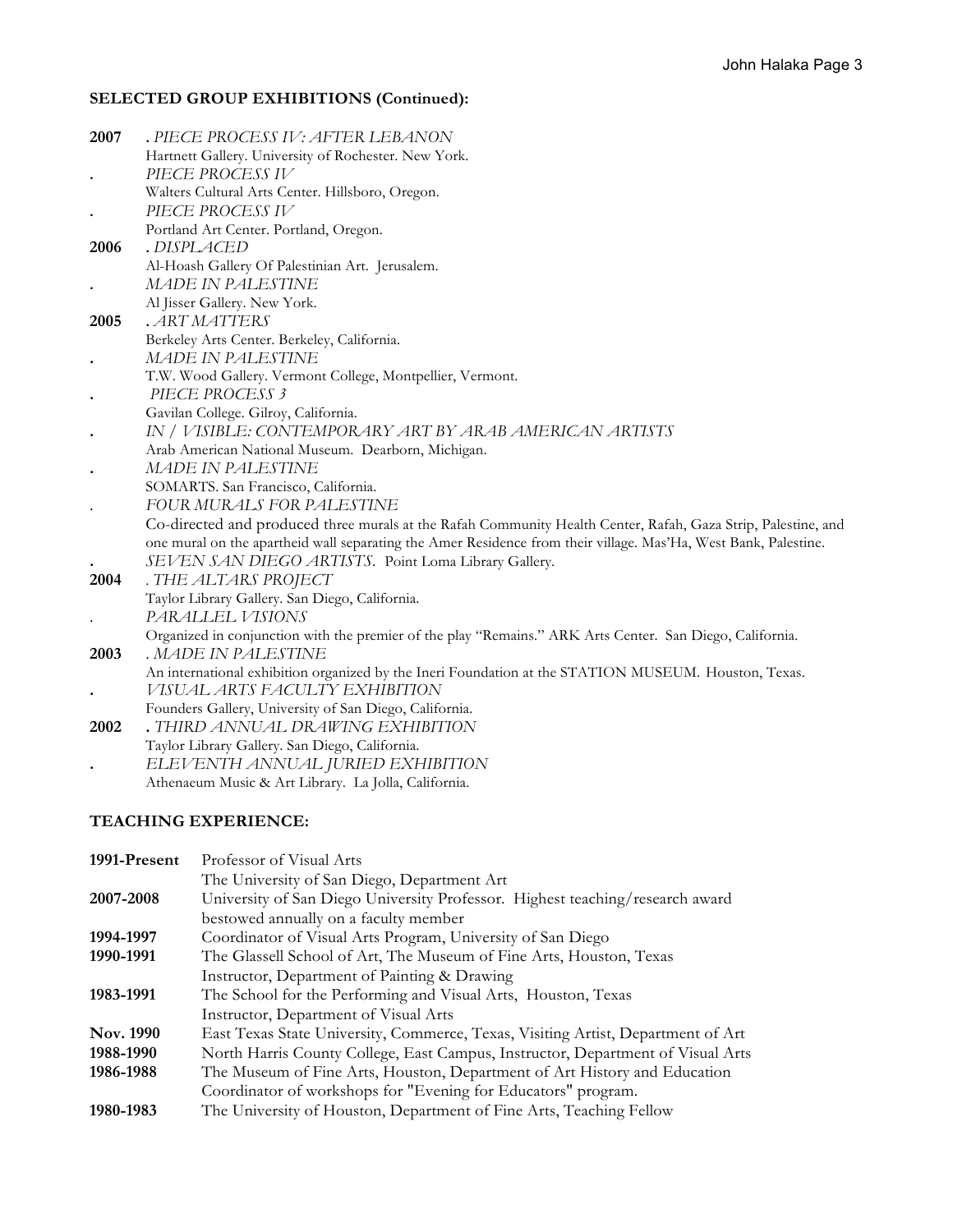# **LECTURES, PANELS & WORKSHOPS I PRESENTED & CONFERENCES I ORGANIZED:**

| <b>May 2011</b>  | . Presented a lecture about my drawings, paintings, documentary films and video archives at the<br>Mosaic Rooms Gallery. London, U.K. The lecture was in conjunction with my exhibition<br>"Landscapes of Desire".                                                                                                                                                                                                                                                                                                         |
|------------------|----------------------------------------------------------------------------------------------------------------------------------------------------------------------------------------------------------------------------------------------------------------------------------------------------------------------------------------------------------------------------------------------------------------------------------------------------------------------------------------------------------------------------|
| March 2011       | "Artists Intervene in the Realities of War". Presentation on panel discussion as part of DIWAN<br>2011. Conference organized by Arab-American National Museum and presented at the City                                                                                                                                                                                                                                                                                                                                    |
| <b>Oct 2010</b>  | University of New York graduate Center.<br>. Discussion of my drawings from the series "Landscapes of Desire" at the University of San<br>Diego. The lecture was presented in conjunction with my exhibition at USD.                                                                                                                                                                                                                                                                                                       |
| <b>Jan 2010</b>  | . Discussion of my drawings from the series "Landscapes of Desire" at the California African-<br>American Museum. Part of the exhibition "An Idea Called Tomorrow."                                                                                                                                                                                                                                                                                                                                                        |
| Sept 2009        | . Screening and discussion of my film "Wounds of the Heart: An Artist and Her Nations." Part of<br>the conference "Bearing Exquisite Witness". Kroc Institute for Peace and Justice. San Diego.                                                                                                                                                                                                                                                                                                                            |
| <b>July 2009</b> | . Screening and discussion of my film "Wounds of the Heart: An Artist and Her Nations."<br>Al Hoash Gallery for Palestinian Art. Jerusalem, Palestine.                                                                                                                                                                                                                                                                                                                                                                     |
| April 2009       | . "Post-Colonialism in Palestine & Post-Zionism in Israel". Presentation at the conference<br>"World System Analysis: The Challenges of the 21st Century." University of San Diego.<br>. Presentation at the Jerusalem Fund Gallery. Discussion of with curator Robyn Smith<br>regarding my work. Organized in conjunction with the exhibit "Landscapes of Desire".                                                                                                                                                        |
| Jan. 2009        | . "Walls of Desire and Denial in Israel/Palestine & U.S./Mexico" Presentation as part of a panel<br>discussion held in conjunction with the exhibit "Deportation Nation." Centro Cultural De La Raza.<br>San Diego.                                                                                                                                                                                                                                                                                                        |
| Oct. 2008        | "From Childhood Through Martyrdom. Reflections on life and Death in Palestine." Presented at<br>Professor Bahar Davary's "Comparative Ethics" class for the Peace and Justice Masters Program.<br>University of San Diego,                                                                                                                                                                                                                                                                                                 |
| Oct. 2008        | . Screening and discussion of my film "The Presence of Absence in the Ruins of Kafr Bir'im."<br>University of California, Berkeley                                                                                                                                                                                                                                                                                                                                                                                         |
| <b>July 2008</b> | . Participated in a panel discussion organized in conjunction with the exhibition "Enacting<br>Emancipation." At A Space Gallery, Toronto, Canada.                                                                                                                                                                                                                                                                                                                                                                         |
| <b>May 2008</b>  | . "The Artist as Witness." Presentation as part of an artist panel in conjunction with the exhibition<br>"60 YEARS". ARC Gallery, Chicago, Illinois.                                                                                                                                                                                                                                                                                                                                                                       |
| April 2008       | . "The Role of the Artist in Politically Stressed Communities." Presentation<br>to students and faculty at the Otis College of Art.<br>. The Artist as Public Servant. "Presentation at the 10th Continuums of Service Conference.                                                                                                                                                                                                                                                                                         |
|                  | Portland Oregon<br>. Screening and discussion of my film "The Presence of Absence in the Ruins of Kafr Bir'im."<br>Alwan for the Arts. New York, New York.<br>. Screening and discussion of my film "The Presence of Absence in the Ruins of Kafr Bir'im."<br>Ethical Culture Society of Essex County. Maplewood, New Jersey.<br>. "Guerilla Filmmaking". Screening of my film "The Presence of Absence in the Ruins of Kafr<br>Bir'im" and discussion of the political potential of independently made documentary films. |
| Feb. 2008        | Screening and discussion of my film "The Presence of Absence in the Ruins of Kafr Bir'im."<br>At Al-Awda: Palestinian Right of Return Center. Carlsbad, CA                                                                                                                                                                                                                                                                                                                                                                 |
| <b>May 2007</b>  | . "Creative Strategies of Resistance." Lecture presented at the "Al-Awda, Palestinian<br>Right of Return" annual conference.                                                                                                                                                                                                                                                                                                                                                                                               |
| April 2007       | . Presented two lectures at a conference entitled "DIWAN" held at the Arab-American National<br>Museum. The first paper was titled "Outsiders on the Inside" and the second paper was "From<br>Dialogue to Action."                                                                                                                                                                                                                                                                                                        |
| <b>July 2006</b> | . Developed and presented a weeklong drawing workshop on Mapping and Identity to Palestinian<br>artists. Al-Hoash Gallery of Palestinian Art. Jerusalem.                                                                                                                                                                                                                                                                                                                                                                   |
| <b>July 2006</b> | . Presented a lecture entitled 'Desire and Resistance" in which I discussed the evolution of my<br>creative work. Al-Hoash Gallery of Palestinian Art. Jerusalem.                                                                                                                                                                                                                                                                                                                                                          |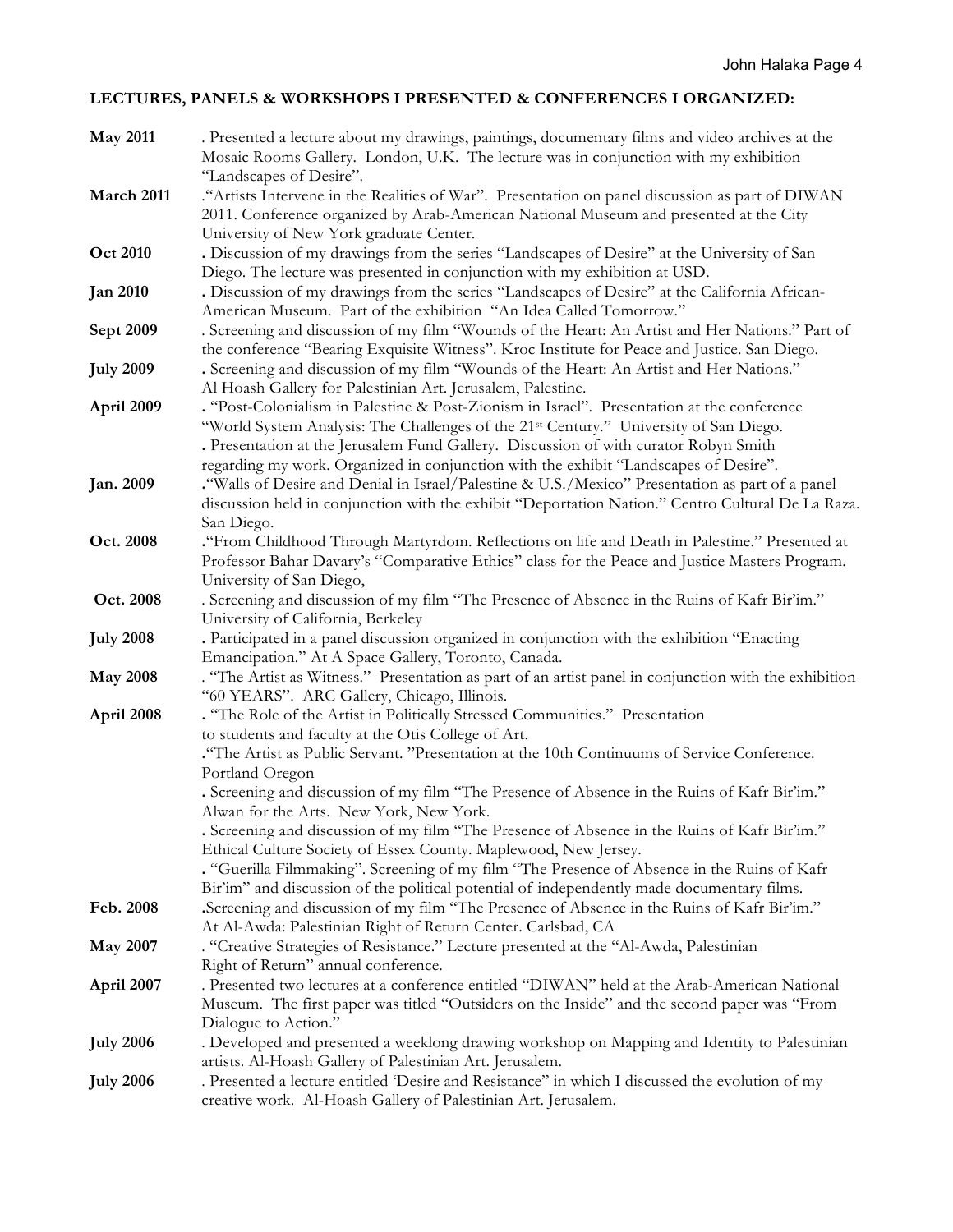# **LECTURES, WORKSHOPS & CONFERENCES (Continued):**

| March 2006              | . Participated in a Panel Discussion organized in conjunction with the exhibit "Made In Palestine."<br>Al Jisser Gallery, New York                                                                                                                                                                                                          |
|-------------------------|---------------------------------------------------------------------------------------------------------------------------------------------------------------------------------------------------------------------------------------------------------------------------------------------------------------------------------------------|
| Dec. 2005               | . California Institute for the Arts. Lecture on my work and the murals I worked on in Palestine<br>during the summer of 2005                                                                                                                                                                                                                |
| Sept. 2005<br>Aug. 2005 | . Public Talk given at Gavilan College in conjunction with the exhibit "Piece Process 3"<br>. Public Talk at the Alternative Information Center, discussing the murals painted in Gaza.<br>Jerusalem, Palestine.                                                                                                                            |
|                         | . Lecture about the evolution of my artwork presented at the Union of Palestinian Artists' Gallery.<br>Ramallah, Palestine.                                                                                                                                                                                                                 |
| <b>May 2005</b>         | . Lecture given at the symposium "Exploring New Forms and Meanings: The Intersection of<br>Audience, Ideas and Art." The symposium was organized in conjunction with the exhibit "In /<br>Visible: Contemporary Art by Arab American Artists." Arab American national Museum.                                                               |
| April 2005              | Dearborn, Michigan.<br>. Lecture given at the University of San Francisco in conjunction with the opening of the exhibit<br>"Made In Palestine" at SOMARTS. San Francisco, California<br>. Public talk given to the "Future Leaders of America Rockefeller Fellows" in conjunction with the                                                 |
| Sept. 2002              | opening of the exhibit "Made in Palestine."<br>. Lecture given at the Taylor Library Gallery in conjunction with my exhibit "Relics: Meditations on<br>Decay and Renewal."                                                                                                                                                                  |
| Oct. 2001<br>Nov. 2000  | . Lecture given to the Nevada City Artists and Writers Association. Grass Valley, California.<br>. Lecture Given at Founders Gallery in conjunction with my exhibit "Whispers & Echoes."<br>University of San Diego, San Diego, California                                                                                                  |
| April 1994              | . "LIVING WITH DIGNITY/DYING WITH DIGNITY: GAYS AND LESBIANS IN SAN<br>DIEGO SPEAK ABOUT THEIR COMMUNITY." A panel discussion I organized and chaired                                                                                                                                                                                       |
| Sept-Nov1993            | . "THE HOPES AND FEARS OF PALESTINIANS AND ISRAELIS."<br>A multi-disciplinary symposium I organized that included lectures, panel discussions, a community<br>forum, poetry readings, an art exhibit, and a film series. The events explored the prospects and<br>prerequisites for the peaceful co-existence of Palestinians and Israelis. |
| March 1993              | . "CRITICAL PROBLEMS/CREATIVE SOLUTIONS: PRESERVING THE HUMAN AND<br>NATURAL ENVIRONMENT." A multi-disciplinary conference I co-organized that consisted of<br>lectures, panel discussions, musical performance and an interactive art installation. The events<br>explored the environmental crisis from various perspectives.             |
| March 1993              | . "ART AND ECOLOGY / ART AS ECOLOGY."<br>A panel discussion I organized and chaired.                                                                                                                                                                                                                                                        |
|                         | Mar-May 1991 . "THE WAR SHOW: HOUSTON VOICES."<br>A multi-disciplinary conference I co-organized, that featured Houston based scholars, artists and writers, and<br>included an art exhibit, a series of panel discussions and a series of readings, focusing on the subject of war in general<br>and the Persian Gulf War in particular.   |

# **GRANTS AND AWARDS:**

| 2011-2012 | . Awarded a Fulbright Research Fellowship to develop video and drawings projects in                |
|-----------|----------------------------------------------------------------------------------------------------|
|           | Lebanon. The projects will explore the personal memories and experiences of Palestinian refugees   |
|           | exiled in Lebanon.                                                                                 |
| 2007-2008 | .Awarded a University of San Diego project based UNIVERSITY PROFESSORSHIP.                         |
| 2007-2010 | University of San Diego Internationalization of the Curriculum Travel grants                       |
| 1993-2010 | <b>.UNIVERSITY OF SAN DIEGO FACULTY RESEARCH GRANTS</b>                                            |
| 1993      | CALIFORNIA COUNCIL FOR THE HUMANITIES                                                              |
|           | THE PRICE FAMILY FUND.                                                                             |
|           | I was awarded the two grants listed above to organize a multi-disciplinary symposium entitled "The |
|           | Hopes and Fears of Palestinians and Israelis"                                                      |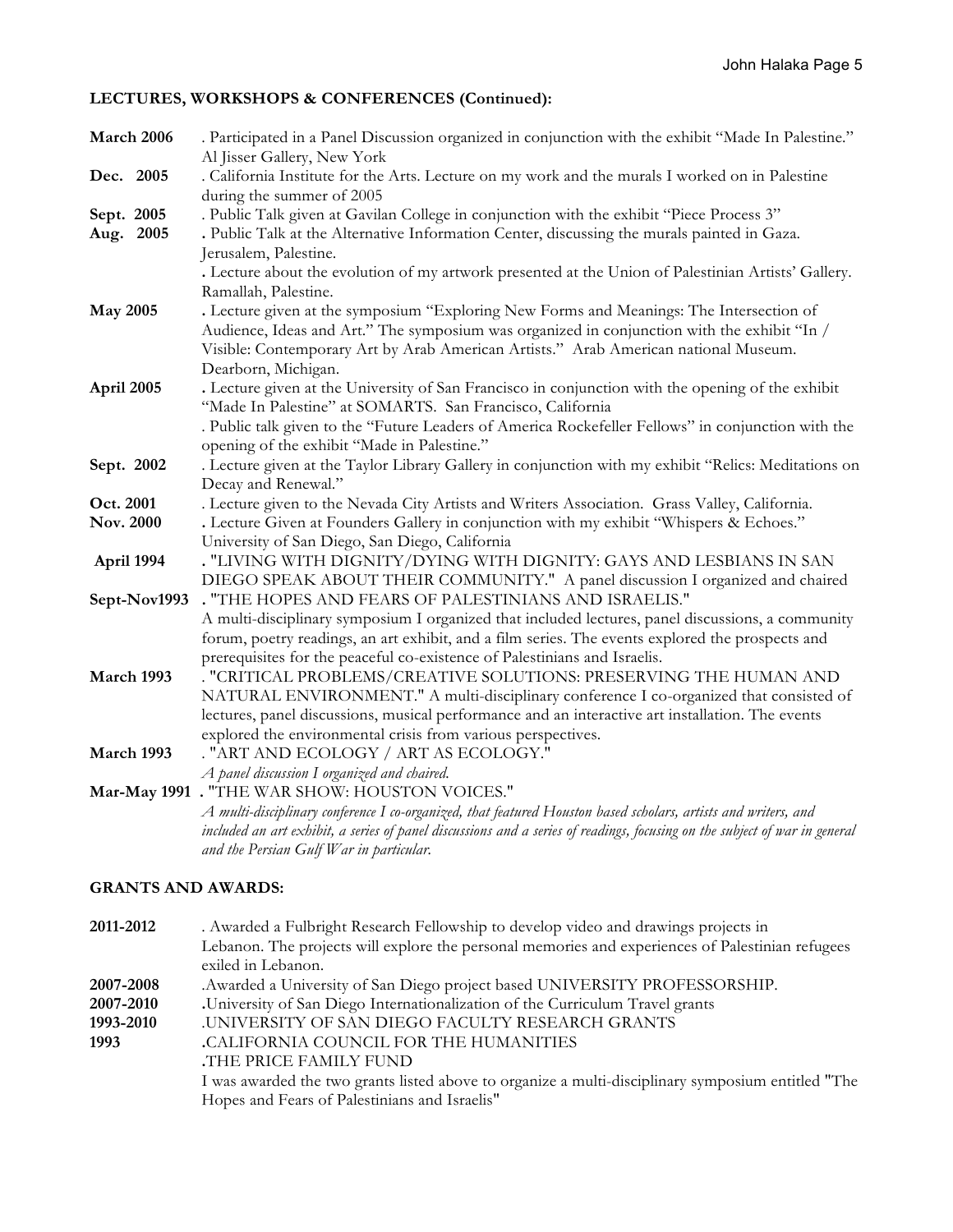#### **GRANTS AND AWARDS (continued):**

| Awarded to carry out a video art project entitled "Bridges of Identity: Arab-Americans Speak |
|----------------------------------------------------------------------------------------------|
|                                                                                              |
|                                                                                              |
|                                                                                              |
|                                                                                              |
|                                                                                              |
|                                                                                              |

# **BIBLIOGRAPHY:**

. Anwar Hamed. *John Halaka's "Landscapes of Desire" and the Persistence of Memory*. Exhibition review on the BBC Arabic website.

http://www.bbc.co.uk/arabic/artandculture/2011/05/110505\_landscape\_art\_exhibition.shtml . Michele Lee. An Idea Called Tomorrow. Exhibition Catalogue. Californian African American Museum. 2010

- **.** Salwa Mikdadi. New Visions: Arab Cotemporary Art in the 21st Century. Transworld Publ. London. U.K. 2009
- **.** John Halaka. *Outsiders on the Inside*, published in the Australian journal Nebula, in an issue devoted to the Palestinian / Israeli conflict. http://www.nobleworld.biz/At.
- **.** Sonia Nettnin. *Film Review: The Presence of Absence in the Ruins of Kafr Bir'im.* Znet. http://www.zcommunications.org/znet/viewArticle/16745. March 2008.
- **.** Fayeq S. Oweis. Encyclopedia of Arab American Artists. 2007
- Greenwood Publishing Company. Portsmith, New Hampshire.
- **.** Kathy Zarur. *Looking at the Levant.* Art in America. September 2006.
- **.** Holland Cotter. *Made in Palestine.* The New York Times. March 24, 2006.
	- http://query.nytimes.com/gst/fullpage.html?res=950DE6DC1730F937A15750C0A9609C8B63
- **.** Kevin J. Kelley. *Looking Homeward: Made in Palestine.* Seven Days. November 2, 2005. http://www.sevendaysvt.com/features/2005/looking\_homeward/
- **.** Diane Bell. *Professor Paints Mural in Middle East.* San Diego Union Tribune. August 27, 2005http://www.signonsandiego.com/news/metro/bell/20050827-9999-7m27bell.html
- **.** "Piece Process 3". Exhibition Catalogue. Gavilan College. 2005.
- **.** Kate McClellan. *In/Visible: Contemporary Art by Arab American Artists* Bidoun, ICONS Issue 05.
- **.** Ramsay Short. *U.S. exhibition depicts realities of life for Arab-Americans.* Daily Star. Beirut, Lebanon. October 13, 2005.
- **.** Voices of the Middle East. Khalil Bendid, Host. KPFA-FM, Berkeley. Interview with Susan Greene and myself regarding the murals we painted in Palestine. September 6, 2005
- **.** Electronic Intifada. *Israeli Army stops West Bank mural project, citing Gaza disengagement.* August 31, 2005. http://electronicintifada.net/v2/article4152.shtml
- **.** Tina Sherwell. Paltel Virtual Gallery of Palestinian Art at Berzeit University. Video taped interview to be posted on the Virtual Gallery's web site. August 2005. Birzeit, Palestine.http://virtualgallery.birzeit.edu/
- **.** Salwa Mikdadi. In/Visible: Contemporary Art by Arab American Artists. Exhibition Catalogue. Arab American National Museum. 2005.
- **.** Maymanah Farhat. *In/visible*. Dar Al-Hayat. September 19, 2005 http://english.daralhayat.com/culture/09- 2005/Article-20050919-6e6eff0a-c0a8-10ed- 0026-faf27579aaab/story.html
- **.** Maymanah Farhat. *In/Visible Art Exhibit Inaugurates Arab American National Museum*. Washington Report on Middle East Affairs. August 2005. P. 50-51. http://www.wrmea.com/archives/August\_2005/0508050.html
- **.** Universe in Universe. *In/Visible: Contemporary Art by Arab American Artists*. http://www.universes-in-universe.de/islam/eng/2005/11/invisible/
- **.**Onnesha Roychoudhuri. *Made in Palestine* Mother Jones
	- http://www.motherjones.com/arts/feature/2005/05/palestinian\_art.html
- **.** *Dynamic Art Exhibit Reflects Palestinians' Struggle, Love for Their Homeland*. The Washington Report on Middle East Affairs. July 2005.
- **.** Kenneth Baker. *Palestinian Show Makes Art out of Grief.* San Francisco Chronicle. April 19, 2005. Datebook, p. E-2
- **.** Rob Eshelman. *Made in Palestine*. Counterpunch. April 8, 2005 http://www.counterpunch.org/eshelman04082005.html